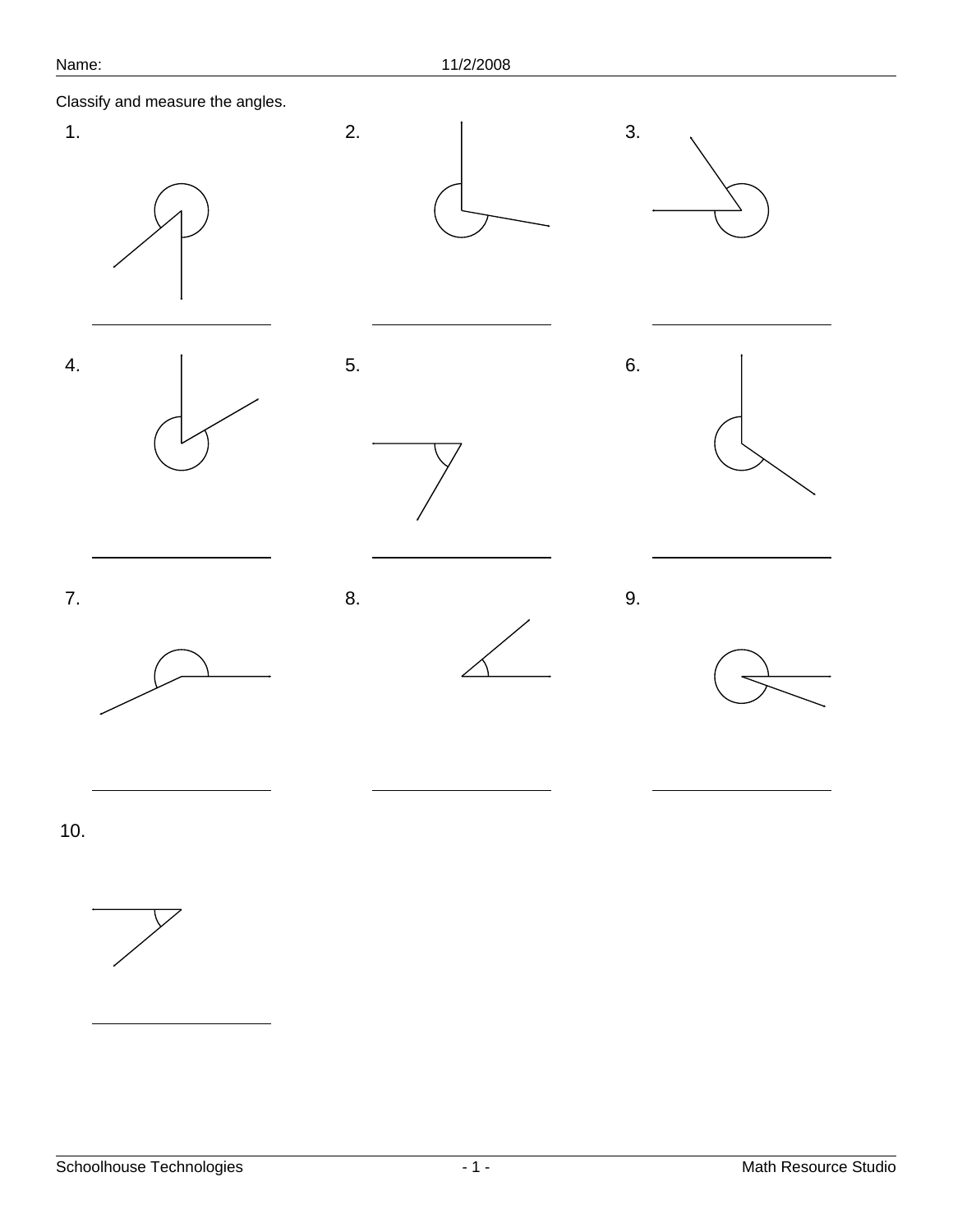Calculate the circumference and area of each circle.

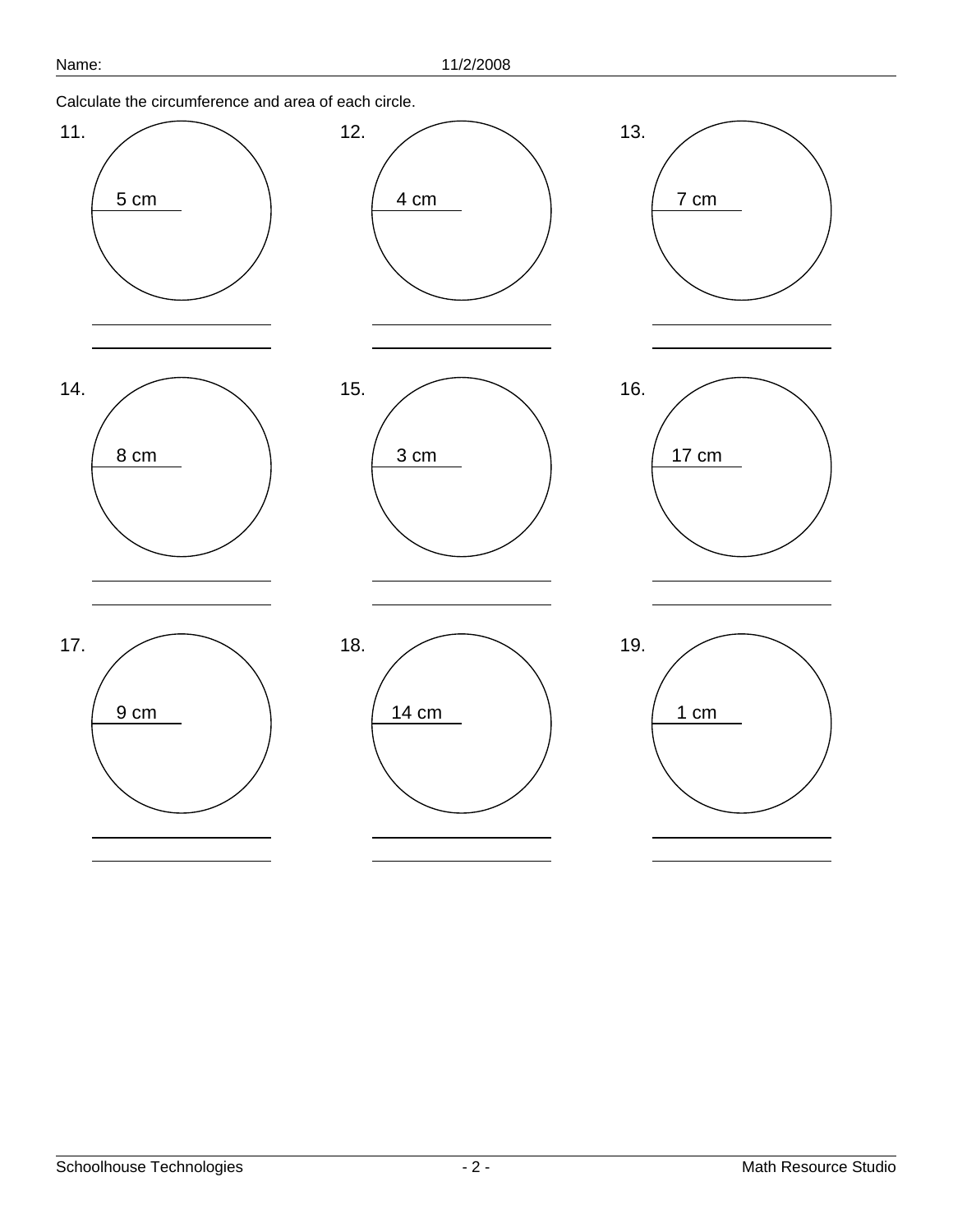| Name: | 11/2/2008          |
|-------|--------------------|
| 20.   | 11 cm              |
|       | Measure the lines. |
| 21.   |                    |
| 22.   |                    |
| 23.   |                    |
| 24.   |                    |
| 25.   |                    |
| 26.   |                    |
| 27.   |                    |
| 28.   |                    |
| 29.   |                    |
| 30.   |                    |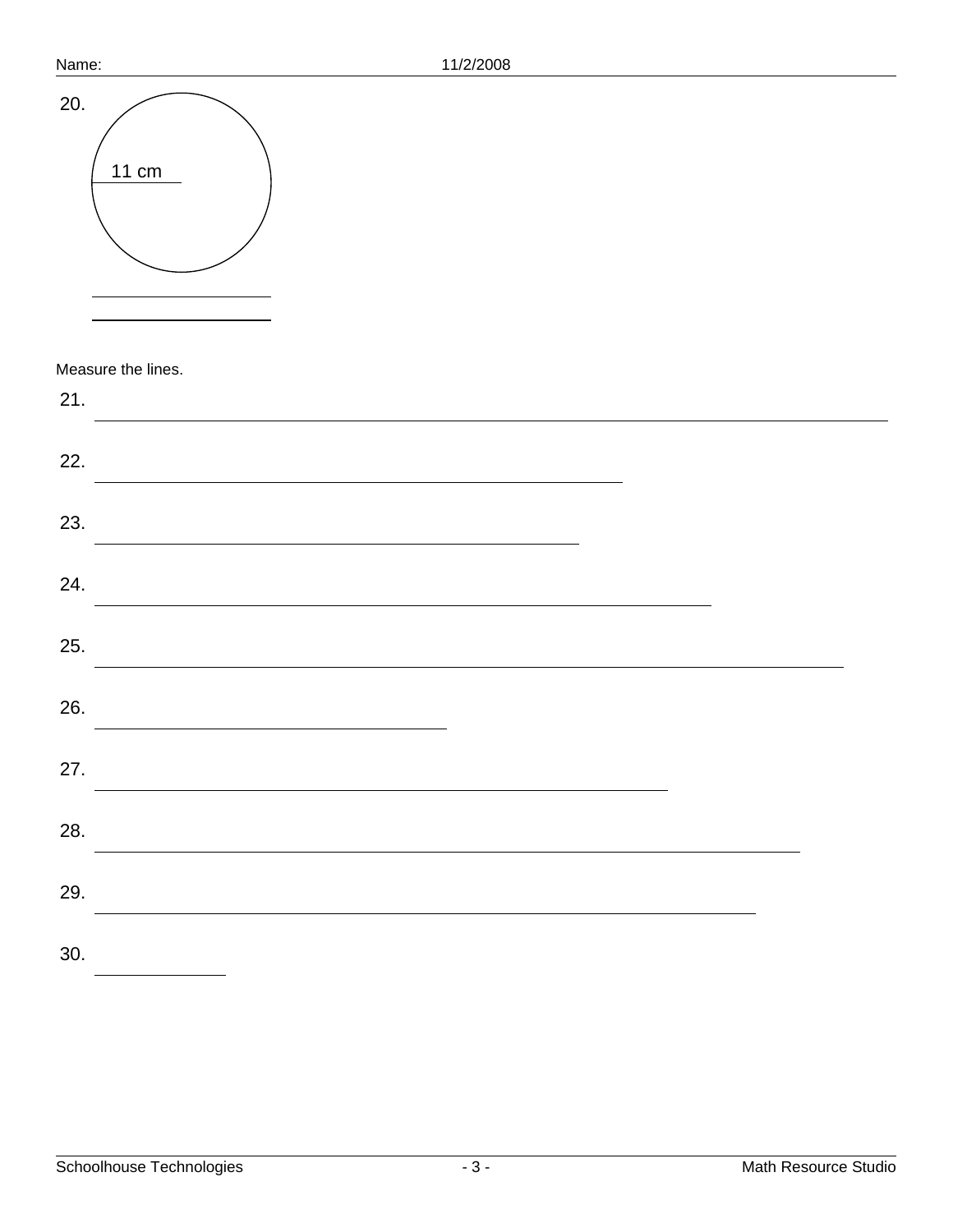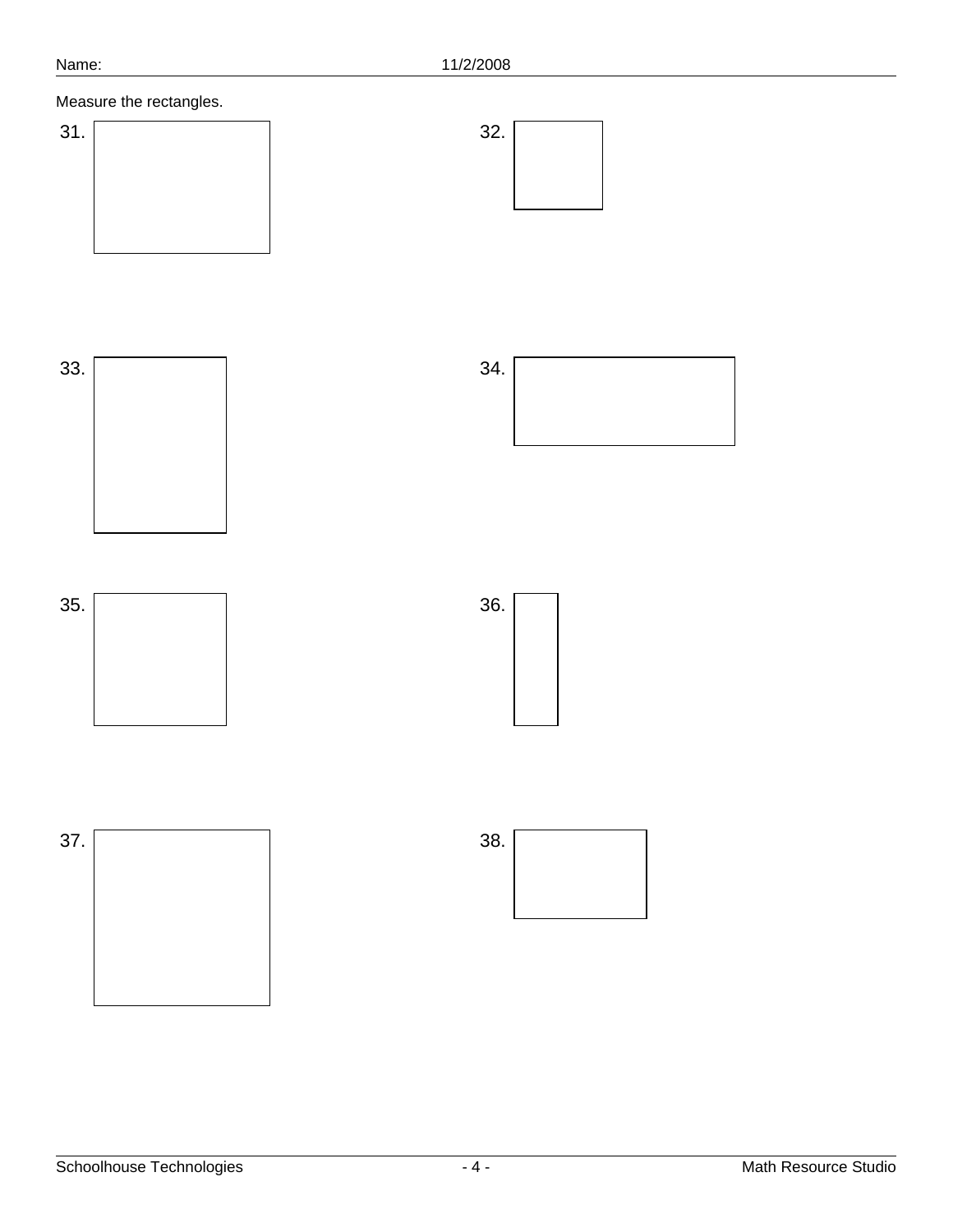



## Find the perimeter and area.

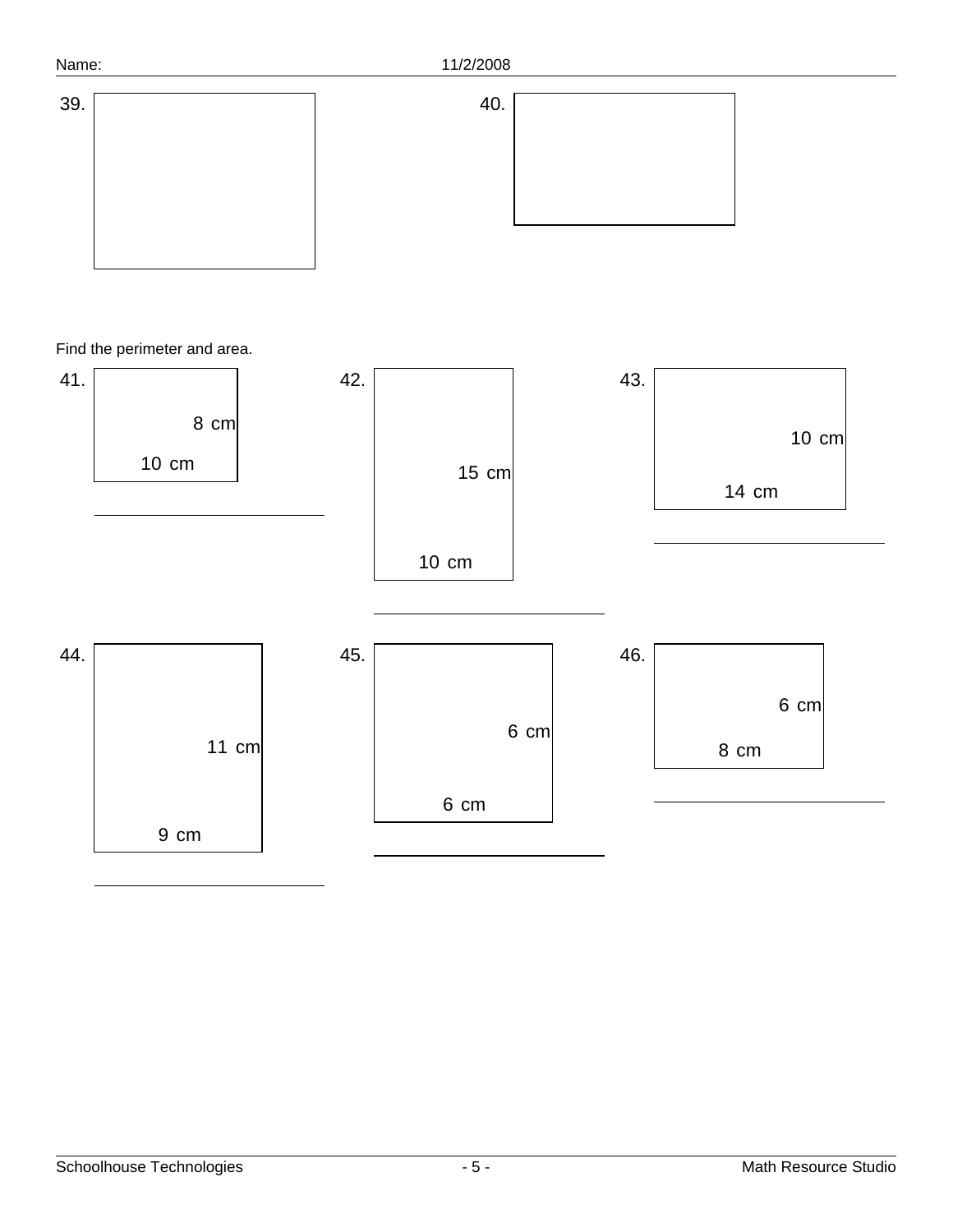

Identify the polygons.

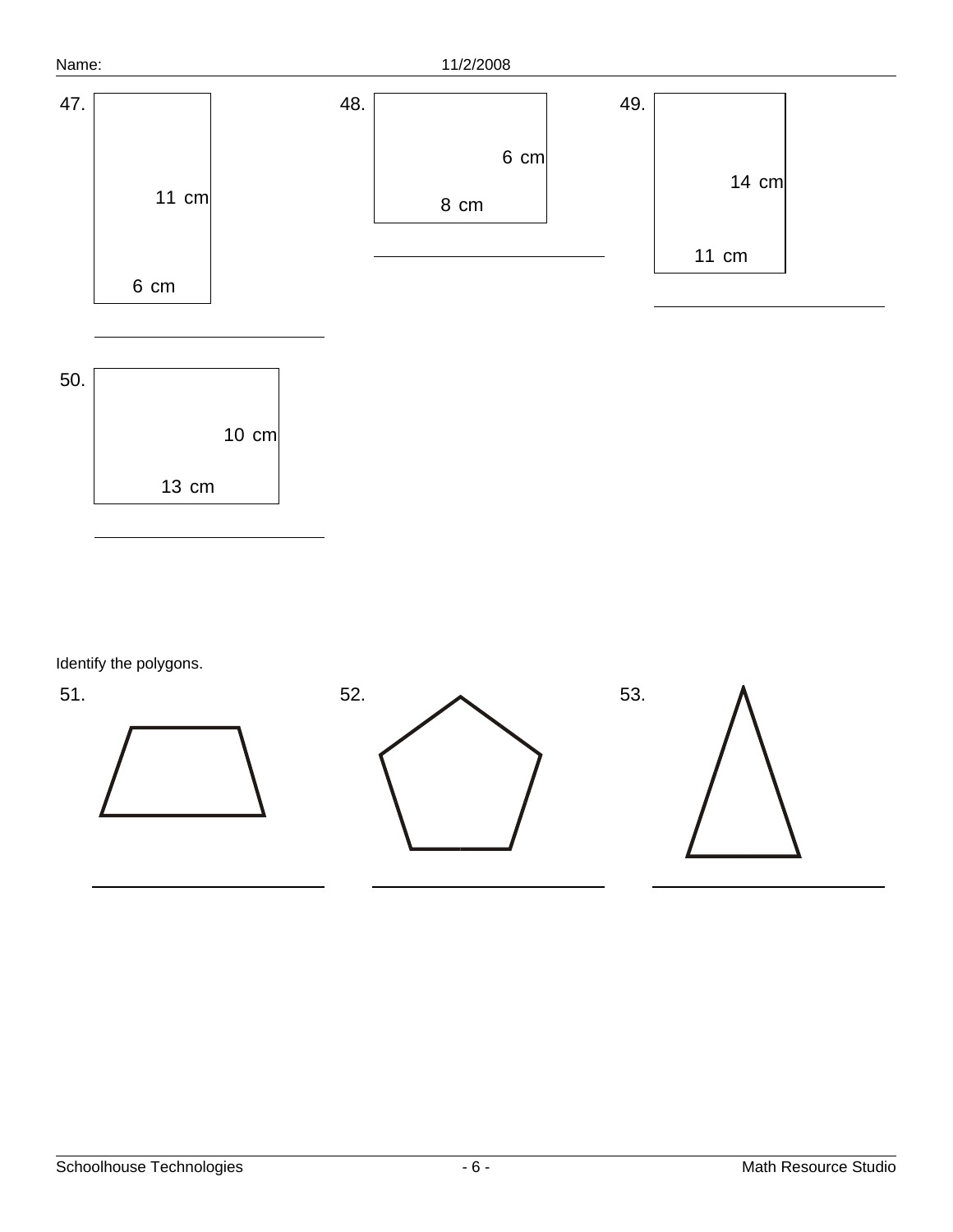